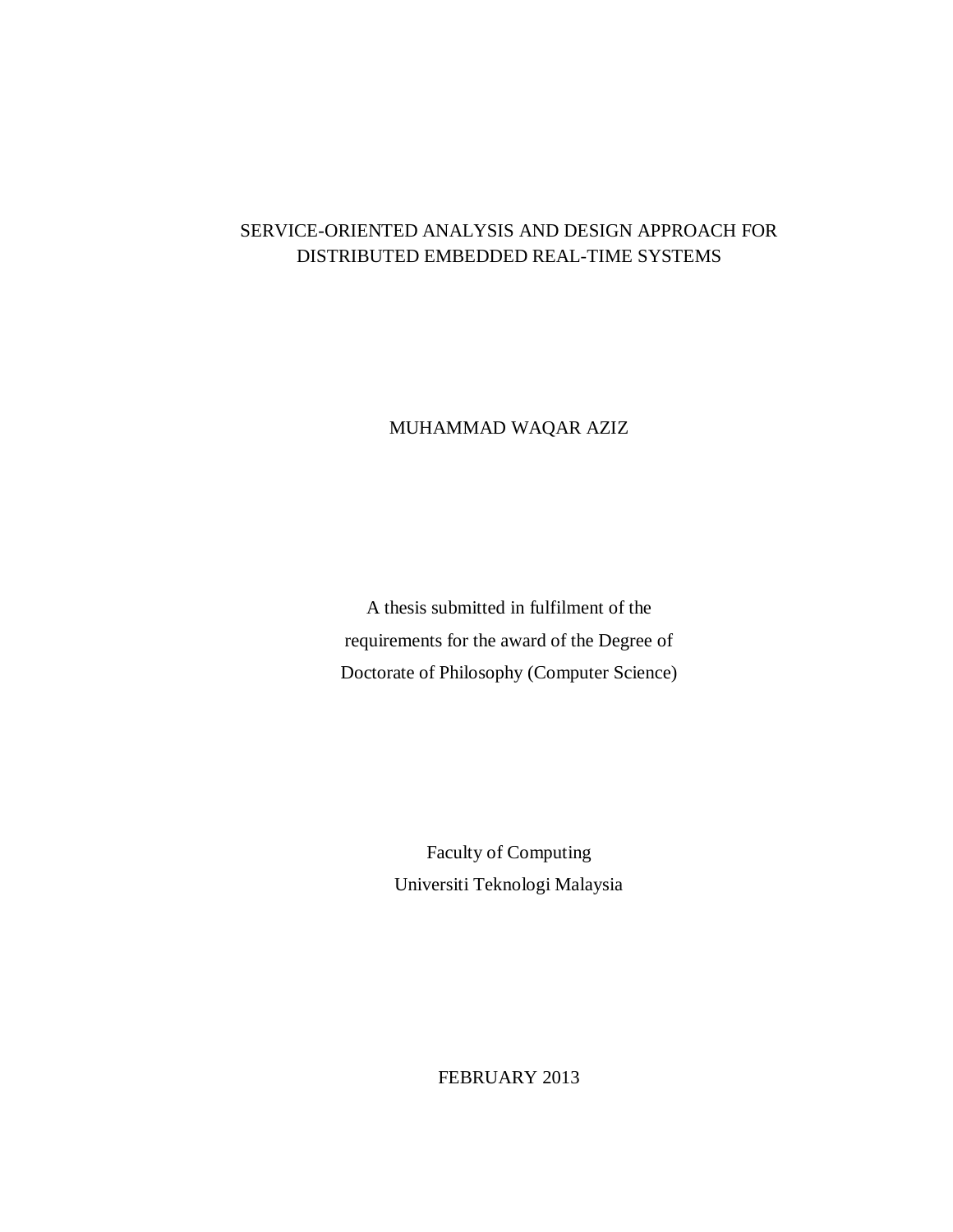I declare that this thesis entitled "*Service-Oriented Analysis and Design Approach for Embedded Real-time Systems*" is the results of my own research except as cited in the references. The thesis has not been accepted for any degree and is not concurrently submitted in candidature of any other degree.

Progan pris

| Signature |                        |                     |
|-----------|------------------------|---------------------|
| Name      |                        | MUHAMMAD WAQAR AZIZ |
| Date      | $\bullet$<br>$\bullet$ | $08 - 02 - 2013$    |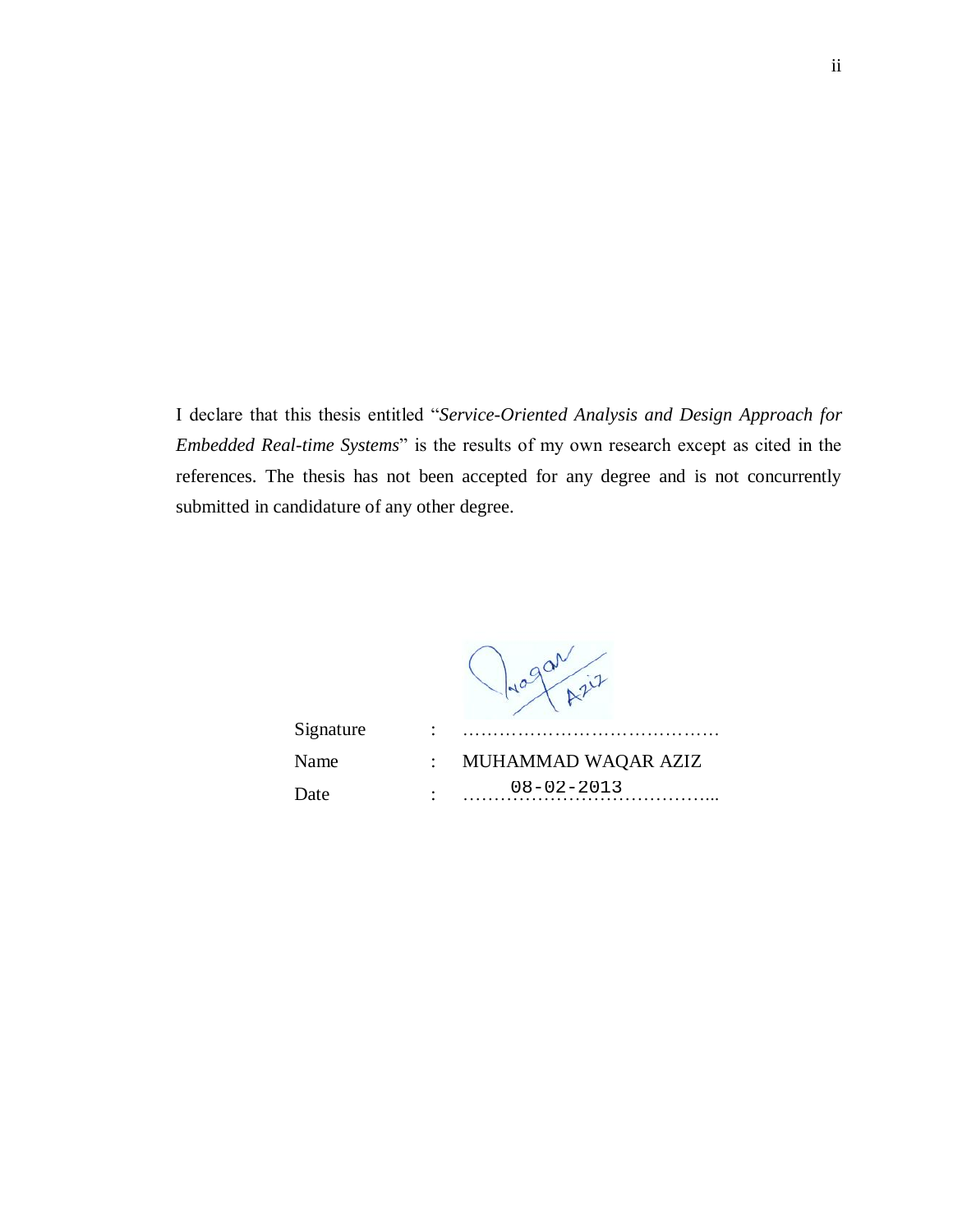To my beloved parents for their affection and efforts, brothers, wife and children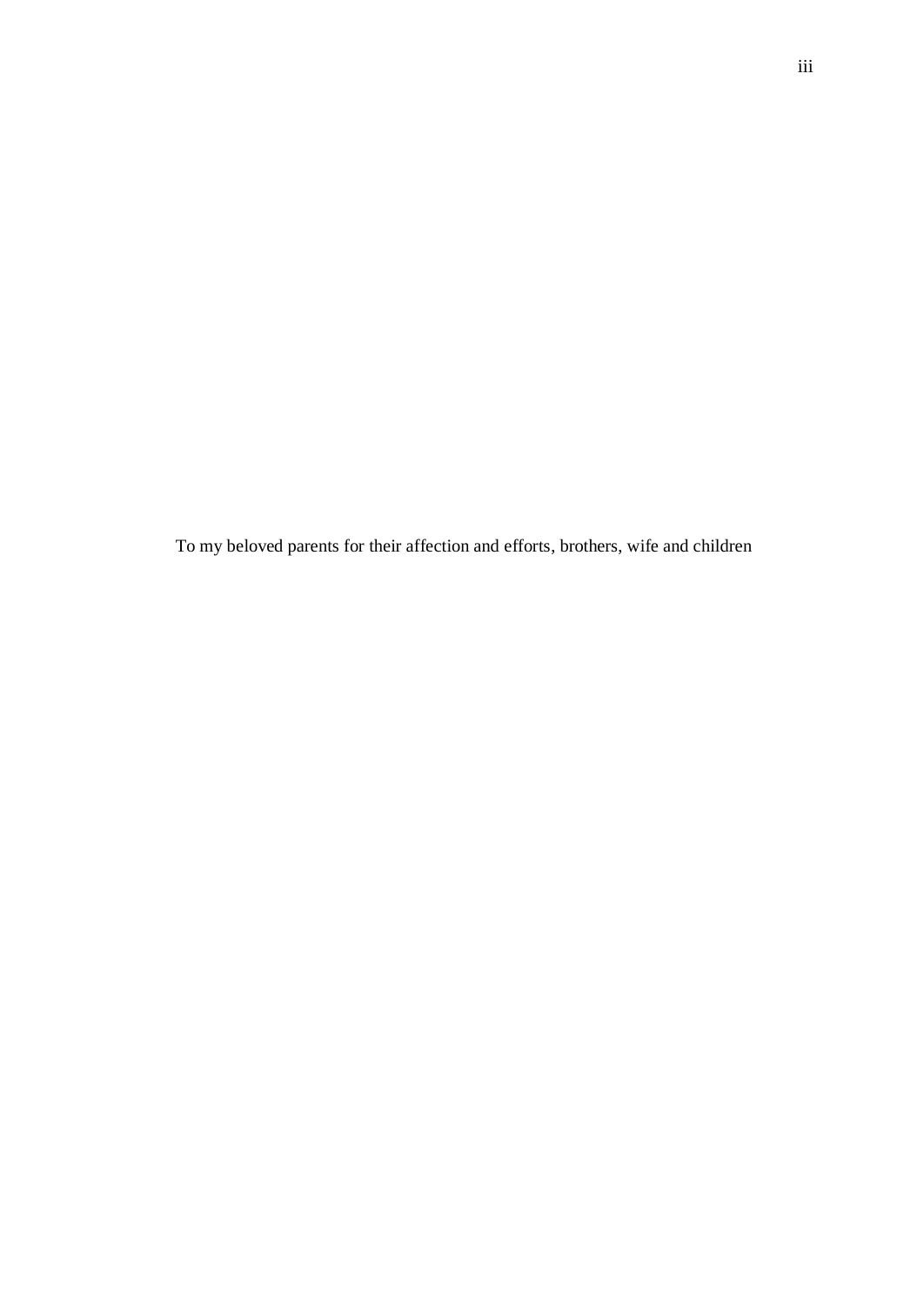#### **ACKNOWLEDGEMENT**

Thanks and gratefulness to Almighty Allah (swt), Who made the process of completing the Ph.D. and writing this thesis easy. I highly appreciate the efforts of my main supervisor, Dr. Radziah Mohamad, and my co-supervisor, Dr. Dayang Jawawi, for their pieces of advice, criticism, discussions, encouragement and interest. Their guidance and support strongly contribute to several aspects of this work.

I am thankful to my parents, whose continued efforts set the base and provided me the vision of higher study, my brothers for providing me the encouragement and moral support during the course of my PhD, my wife for her constant love, care, patience, support and understanding and children for their understanding and use of their time. Here, I would like to thanks to my friends, Zahid Aziz and Shahid Zaib, for providing me the financial support and for their patience. I also appreciate the efforts of Dr. Sohail Qazi and my cousin Abdul Wadood, who took my care as an elder brother and supported me in my study.

Lastly, I am thankful to all persons who provide me different kind of assistance at various occasions, either directly or indirectly. In particular, Arif Mahamood, Lecturer Islamia College University, for proof reading this thesis. I also recognize the members of EReTSEL lap, especially Zulkifli Zaki and Adham Isa for their valuable suggestions and support throughout my work. I am also obliged to Universiti Teknologi Malaysia (UTM) and Ministry of Higher Education (MOHE) Malaysia for funding my Ph.D.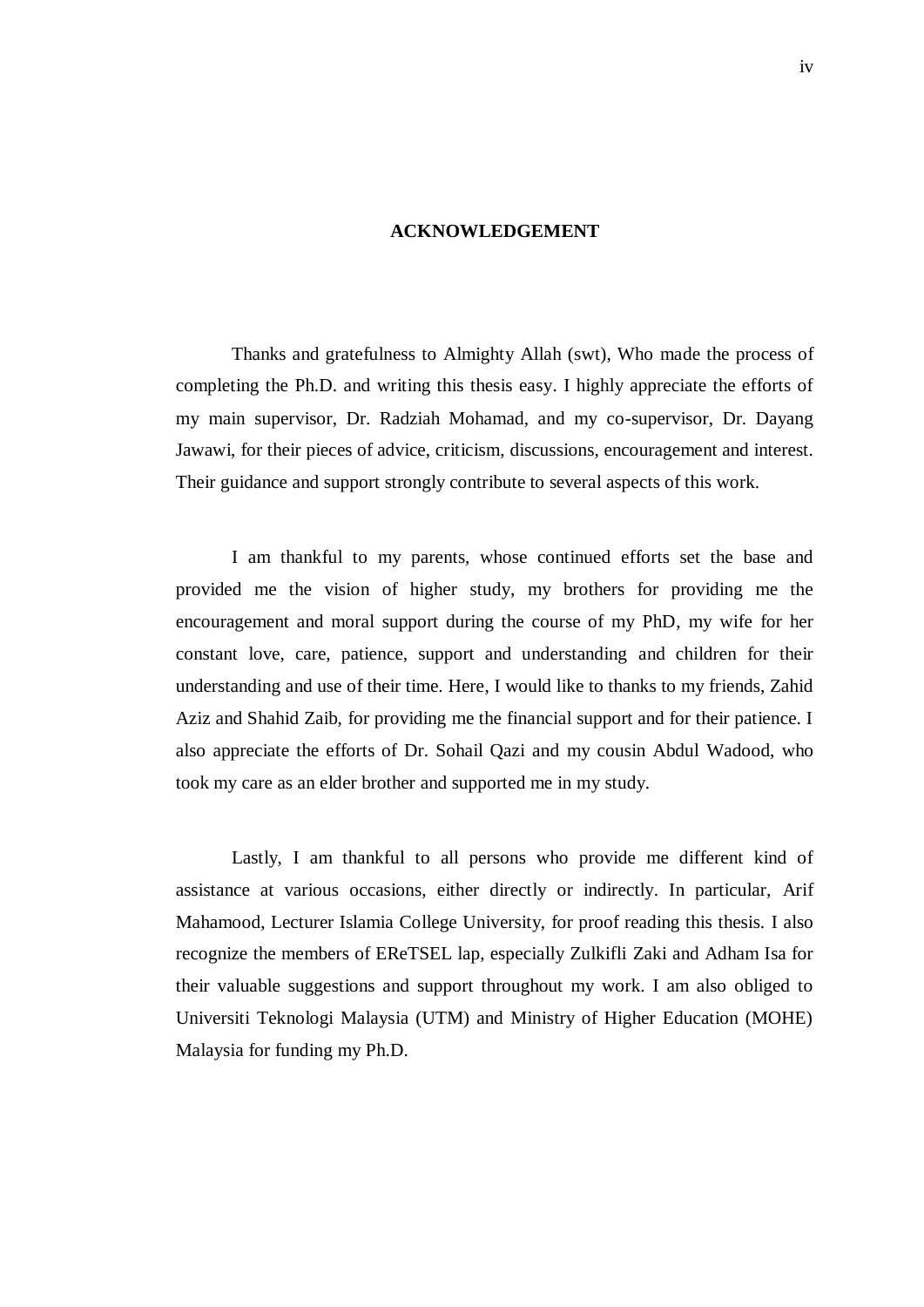#### **ABSTRACT**

Distributed Embedded Real-time Systems (DERTS) are computing systems that are integrated inside real-world objects. Their unique characteristics and the wide spread demand with increasing functionality make their development different and complex as compared to enterprise software. Furthermore, companies need reusable design of DERTS to achieve reduced time-to-market and cost. Therefore, the designers of DERTS are always looking for the latest state of the art software engineering methods and techniques for analysis and design of DERTS. Previously, the Service-Oriented Computing (SOC) has been used for DERTS development, but it is mostly used in an ad hoc manner and without any focus on analysis and design. To address these issues, this thesis presents a systematic analysis and design approach for service-oriented DERTS development, aimed at reducing complexity and increasing reusability of DERTS design. The existing service-oriented concepts and methods were extended but the focus was on specific DERTS characteristics such as resource constraints, device considerations and real-time properties. The key findings of this study are service analysis and modelling mechanisms and serviceoriented process for DERTS development. The service analysis mechanism includes service layer architecture and service identification guideline for DERTS. Secondly, the service modelling mechanism includes service meta-model, profile and levels of abstraction models. Finally, the service-oriented process defines the analysis and design phases for DERTS development. The applicability of the proposed approach is illustrated using case studies consisting of smart home, autonomous mobile robot and industrial automation. The quality of the approach is measured using complexity and reusability metrics for SOC and by comparing the results with the ones obtained from the SODES approach. The comparison showed that the proposed approach outperforms SODES in terms of design complexity and reusability. The study has demonstrated a systematic development of DERTS that reduces the complexity and increases the reusability of DERTS design.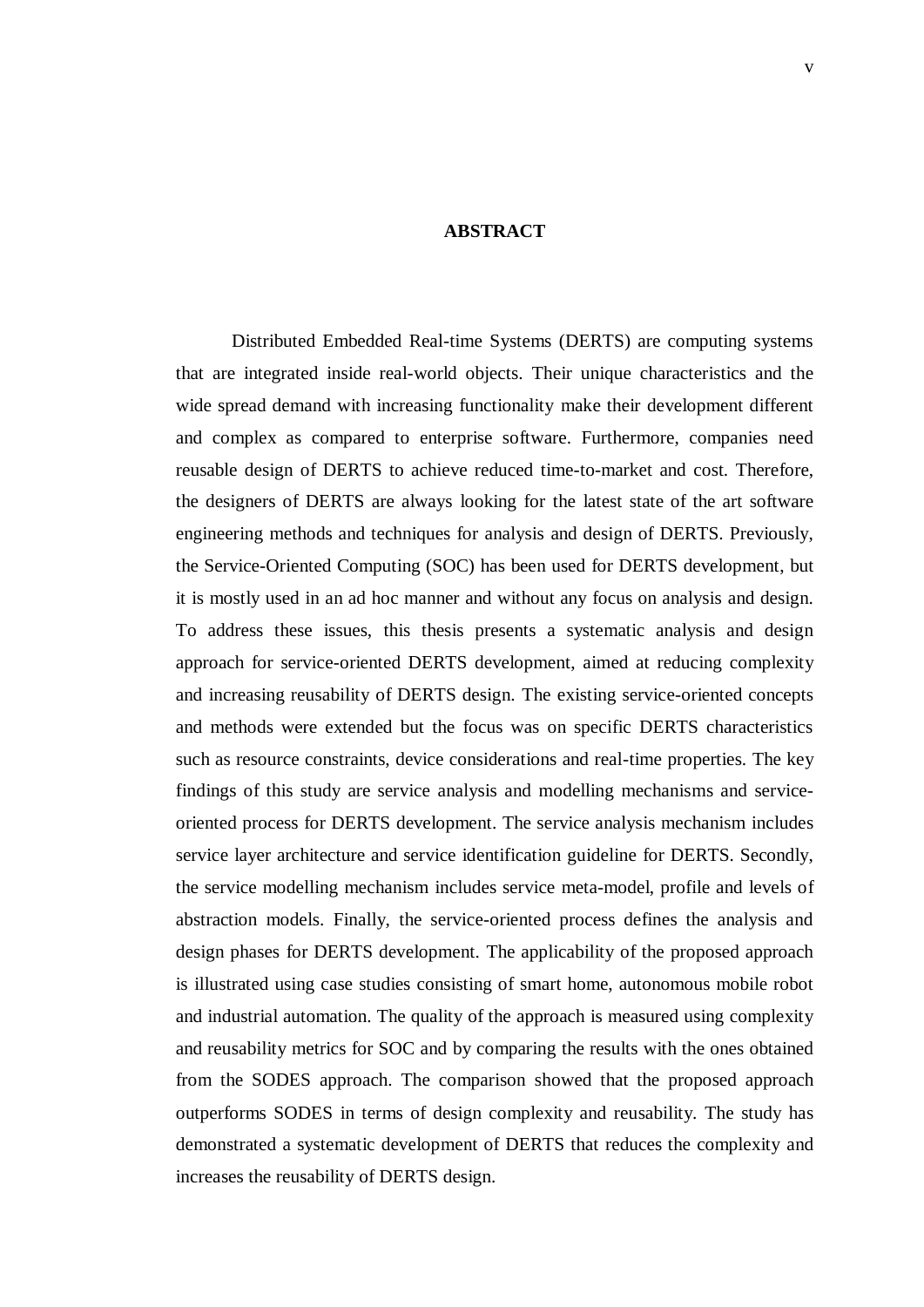#### **ABSTRAK**

Sistem Masa Nyata Terbenam Teragih (DERTS) adalah sistem pengkomputeran yang mengintegrasikan objek-objek di dalam dunia sebenar. Ciri-ciri yang unik serta permintaan yang tinggi selari dengan peningkatan terhadap kefungsian DERTS menyebabkan pembangunan DERTS berbeza dan menjadi kompleks berbanding dengan perisian perusahaan. Malahan, syarikat memerlukan rekabentuk DERTS yang boleh di guna semula bagi mencapai pengurangan masa pembangunan dan kos. Maka, perekabentuk DERTS sentiasa memerlukan pendekatan terkini bagi kaedah kejuruteraan perisian, serta teknik analisa dan rekabentuk DERTS. Terdahulu, Pengkomputeran Berasaskan Servis (SOC) telah digunakan bagi pembangunan DERTS, namun demikian, kebanyakan SOC digunakan berdasarkan pendekatan secara terus tanpa penekanan fokus terhadap analisa dan rekabentuk sistem. Bagi menangani isu-isu yang dinyatakan, tesis ini mencadangkan pendekatan yang sistematik terhadap analisa dan rekabentuk DERTS, dengan matlamat mengurangkan kerumitan dan meningkatkan boleh guna semula pada rekabentuk DERTS. Kajian terkini dalam konsep dan teknik berasaskan servis telah dikembangkan, namun, tumpuan hanya diberikan kepada ciri-ciri DERTS yang tertentu seperti kekangan sumber, perkakasan dan aspek masa nyata. Sumbangan kajian ini terdiri daripada analisa servis dan mekanisma rekabentuk, serta proses yang berorientasikan servis untuk pembangunan DERTS. Bagi mekanisma analisa servis, senibina servis berlapis dan panduan pengenalpastian servis telah dicadangkan. Manakala bagi mekanisma rekabentuk servis; metamodel, profil dan tahap keabstrakkan rekabentuk dicadangkan. Akhirnya, proses berorentasikan servis mendefinasikan fasa-fasa rekabentuk dan analisa untuk pembangunan DERTS. Keseluruhan pendekatan ini telah diuji menggunakan beberapa kes kajian seperti rumah pintar, robot bergerak dan pengautomatan industri. Hasil implementasi pula diukur menggunakan metrik kerumitan dan boleh guna semula untuk SOC, dan dibandingkan dengan pendekatan yang berkaitan, SODES. Perbandingan menunjukkan pendekatan cadangan memberikan kelebihan untuk ciri-ciri kekompleksan dan boleh guna semula berbanding SODES. Kajian menunjukkan pembangunan DERTS yang sistematik yang dapat mengurangkan kerumitan dan meningkatkan boleh guna semula rekabentuk DERTS.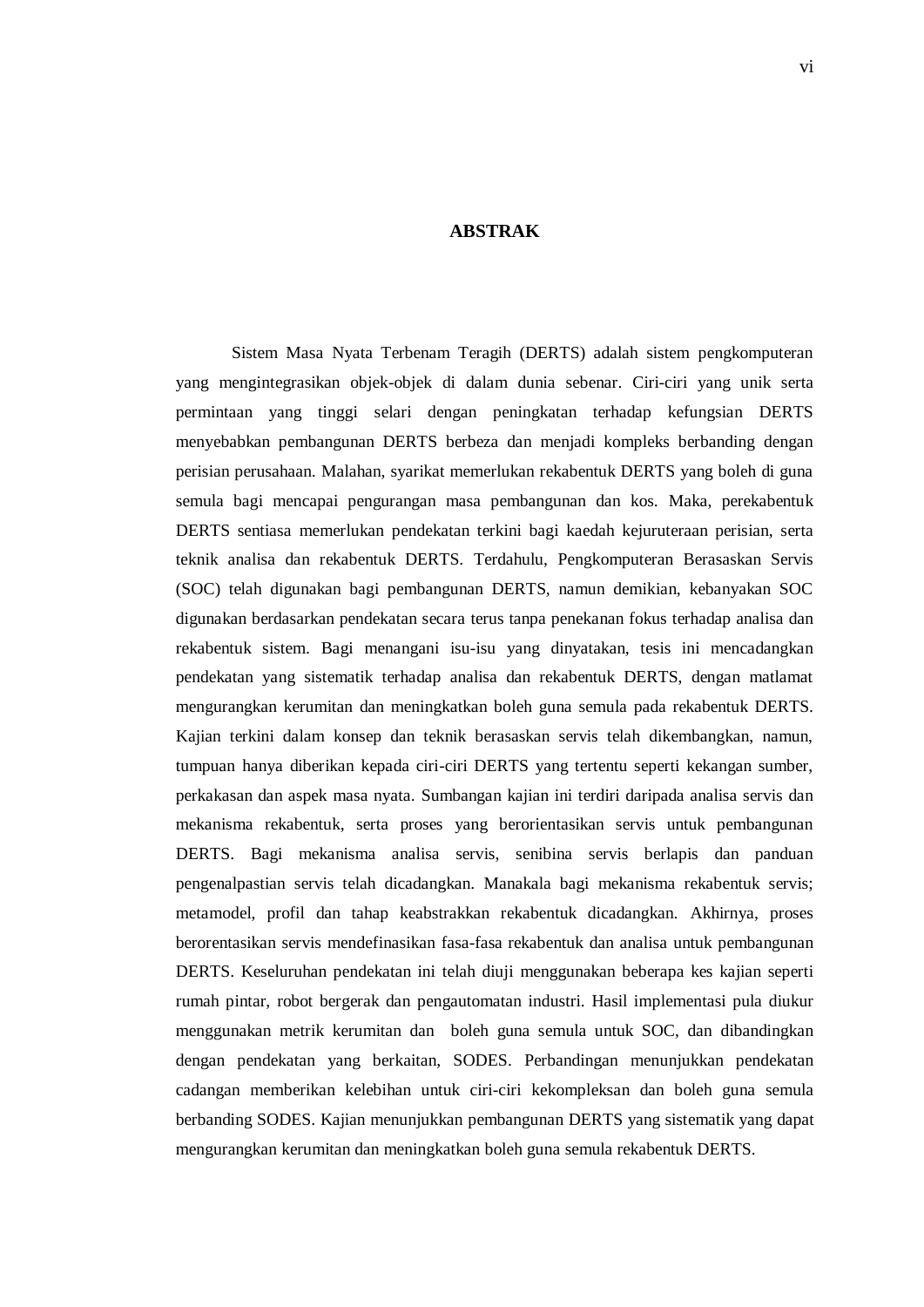# **TABLE OF CONTENTS**

| <b>CHAPTER</b> |                   | TITLE                                            |                                      |                           |  |
|----------------|-------------------|--------------------------------------------------|--------------------------------------|---------------------------|--|
|                |                   | <b>DECLARATION</b>                               |                                      |                           |  |
|                | <b>DEDICATION</b> |                                                  |                                      | iii                       |  |
|                |                   | <b>ACKNOLEDGEMENT</b>                            |                                      |                           |  |
|                |                   | <b>ABSTRACT</b>                                  |                                      | $\mathbf{V}$<br>vi<br>vii |  |
|                |                   | <b>ABSTRAK</b>                                   |                                      |                           |  |
|                |                   | <b>TABLE OF CONTENT</b>                          |                                      |                           |  |
|                |                   | <b>LIST OF TABLES</b>                            |                                      | xiv                       |  |
|                |                   | <b>LIST OF FIGURES</b>                           |                                      | xvi                       |  |
|                |                   |                                                  | <b>LIST OF ABBREVIATIONS</b>         | xix                       |  |
|                |                   | <b>LIST OF APPENDICES</b>                        |                                      | xxi                       |  |
| $\mathbf{1}$   |                   | <b>INTRODUCTION</b>                              |                                      |                           |  |
|                | 1.1               | Overview                                         |                                      | 1                         |  |
|                | 1.2               | Motivation                                       |                                      | $\overline{4}$            |  |
|                | 1.3               |                                                  | Problem statement                    | $\overline{7}$            |  |
|                | 1.4               |                                                  | Research objectives                  | 8                         |  |
|                | 1.5               |                                                  | Scope of study                       | 9                         |  |
|                | 1.6               |                                                  | <b>Thesis Structure</b>              | 9                         |  |
| $\overline{2}$ |                   | <b>REVIEW ON DERTS DEVELOPMENT USING SERVICE</b> |                                      |                           |  |
|                |                   | <b>ORIENTATION</b>                               |                                      |                           |  |
|                | 2.1               | Introduction                                     |                                      | 11                        |  |
|                | 2.2               |                                                  | DERTS development methods            | 13                        |  |
|                |                   | 2.2.1                                            | Component-based approaches for DERTS |                           |  |
|                |                   |                                                  | development                          | 13                        |  |
|                |                   | 2.2.2                                            | Model-driven approaches for DERTS    |                           |  |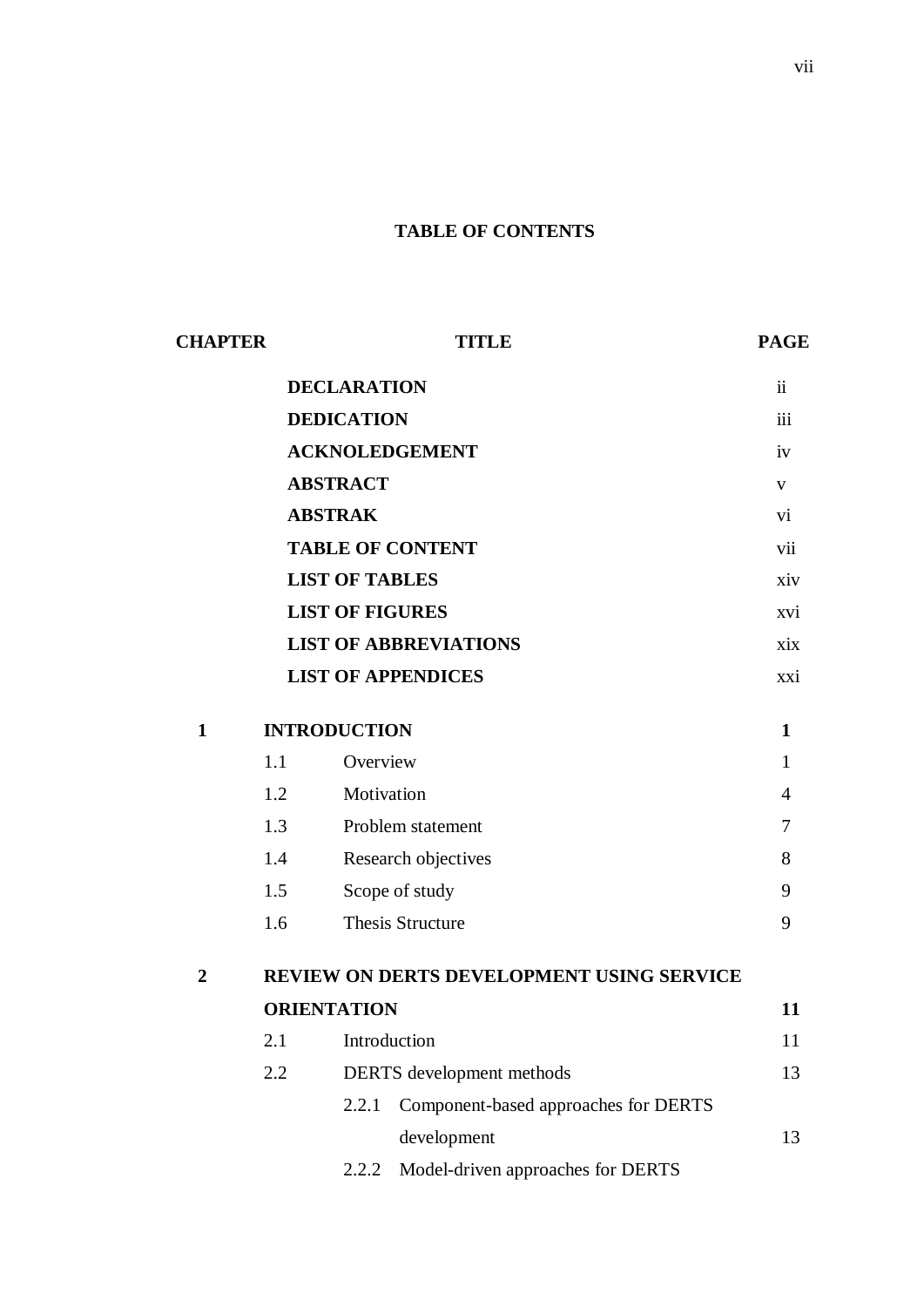|   |     |         | development                                     | 14 |
|---|-----|---------|-------------------------------------------------|----|
|   |     | 2.2.3   | Limitations of DERTS development methods        | 15 |
|   | 2.3 |         | The use of service-orientation with DERTS       | 15 |
|   |     | 2.3.1   | The benefits of using service-orientation for   |    |
|   |     |         | <b>DERTS</b> development                        | 16 |
|   |     | 2.3.2   | Service-oriented development methodologies      |    |
|   |     |         | for enterprise software                         | 18 |
|   |     |         | 2.3.2.1 Evaluation of service-oriented          |    |
|   |     |         | approaches for enterprise software              | 20 |
|   |     | 2.3.3   | Service-oriented approaches for DERTS           |    |
|   |     |         | development                                     | 21 |
|   |     | 2.3.4   | Problems of existing usage of service-          |    |
|   |     |         | orientation for DERTS                           | 22 |
|   | 2.4 |         | Important concepts in SOC                       | 23 |
|   |     | 2.4.1   | Service identification                          | 23 |
|   |     | 2.4.2   | Service-oriented meta-model                     | 25 |
|   |     | 2.4.3   | <b>UML</b> profiles                             | 25 |
|   |     |         | 2.4.3.1 UML profiles for service-oriented       |    |
|   |     |         | modeling                                        | 27 |
|   |     |         | 2.4.3.2 UML profiles for embedded real-time     |    |
|   |     |         | systems                                         | 28 |
|   |     |         | 2.4.3.3 SoaML and MARTE profiles evaluation     | 30 |
|   |     | 2.4.4   | Levels of abstraction modelling                 | 34 |
|   |     |         | 2.4.5 Service composition                       | 35 |
|   | 2.5 | Summary |                                                 | 37 |
| 3 |     |         | <b>RESEARCH METHODOLOGY</b>                     | 39 |
|   | 3.1 |         | Introduction                                    | 39 |
|   | 3.2 |         | Research design                                 | 39 |
|   |     | 3.2.1   | Identify the services involved in DERTS         |    |
|   |     |         | development                                     | 42 |
|   |     |         | 3.2.2 Developing the service-oriented modelling |    |
|   |     |         | mechanism for DERTS                             | 44 |
|   |     |         | 3.2.2.1 Developing service-oriented             |    |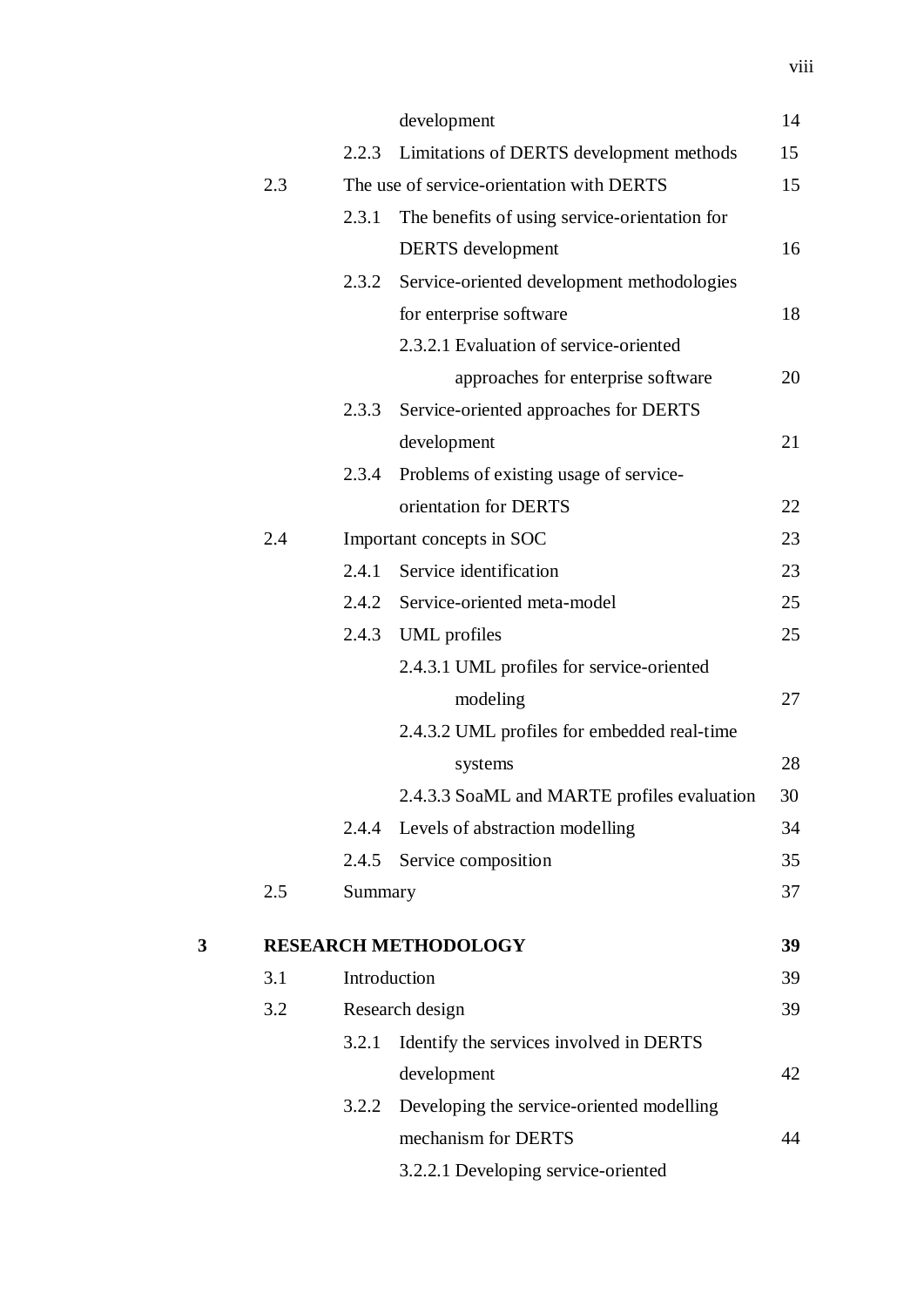|              |              | meta-model for DERT                            | 44 |
|--------------|--------------|------------------------------------------------|----|
|              |              | 3.2.2.2 Proposing service-oriented profile for |    |
|              |              | <b>DERTS</b>                                   | 46 |
|              |              | 3.2.2.3 Developing service-oriented multiple   |    |
|              |              | levels of abstraction design for DERTS         | 48 |
|              | 3.2.3        | Defining service-oriented process              | 49 |
|              |              | 3.2.3.1 Proposing service composition          |    |
|              |              | framework                                      | 49 |
|              | 3.2.4        | Checking the applicability of the proposed     |    |
|              |              | approach via case studies                      | 51 |
|              | 3.2.5        | Evaluating the complexity and reusability      |    |
|              |              | through service-oriented design metrics        | 51 |
|              |              | 3.2.5.1 Service-oriented complexity design     |    |
|              |              | metrics                                        | 52 |
|              |              | 3.2.5.2 Service-Oriented reusability design    |    |
|              |              | metrics                                        | 53 |
|              | 3.2.6        | Comparison with another service-oriented       |    |
|              |              | process                                        | 54 |
| 3.3          | Case studies |                                                | 55 |
|              | 3.3.1        | Smart home case study                          | 55 |
|              | 3.3.2        | Industrial automation case study               | 56 |
|              | 3.3.3        | Autonomous mobile robot case study             | 57 |
|              | 3.3.4        | Comparison of the case studies                 | 57 |
| 3.4          |              | Software Process Engineering Meta-models       | 59 |
| 3.5          | Summary      |                                                | 59 |
|              |              | PROPOSED SERVICE ANALYSIS MECHANISM FOR        |    |
| <b>DERTS</b> |              |                                                | 61 |
| 4.1          | Introduction |                                                | 61 |
| 4.2          |              | Service layering                               | 61 |
|              | 4.2.1        | Device layer                                   | 63 |
|              | 4.2.2        | Service layer                                  | 64 |
|              | 4.2.3        | <b>Application layer</b>                       | 64 |
| 4.3          |              | Service identification                         | 65 |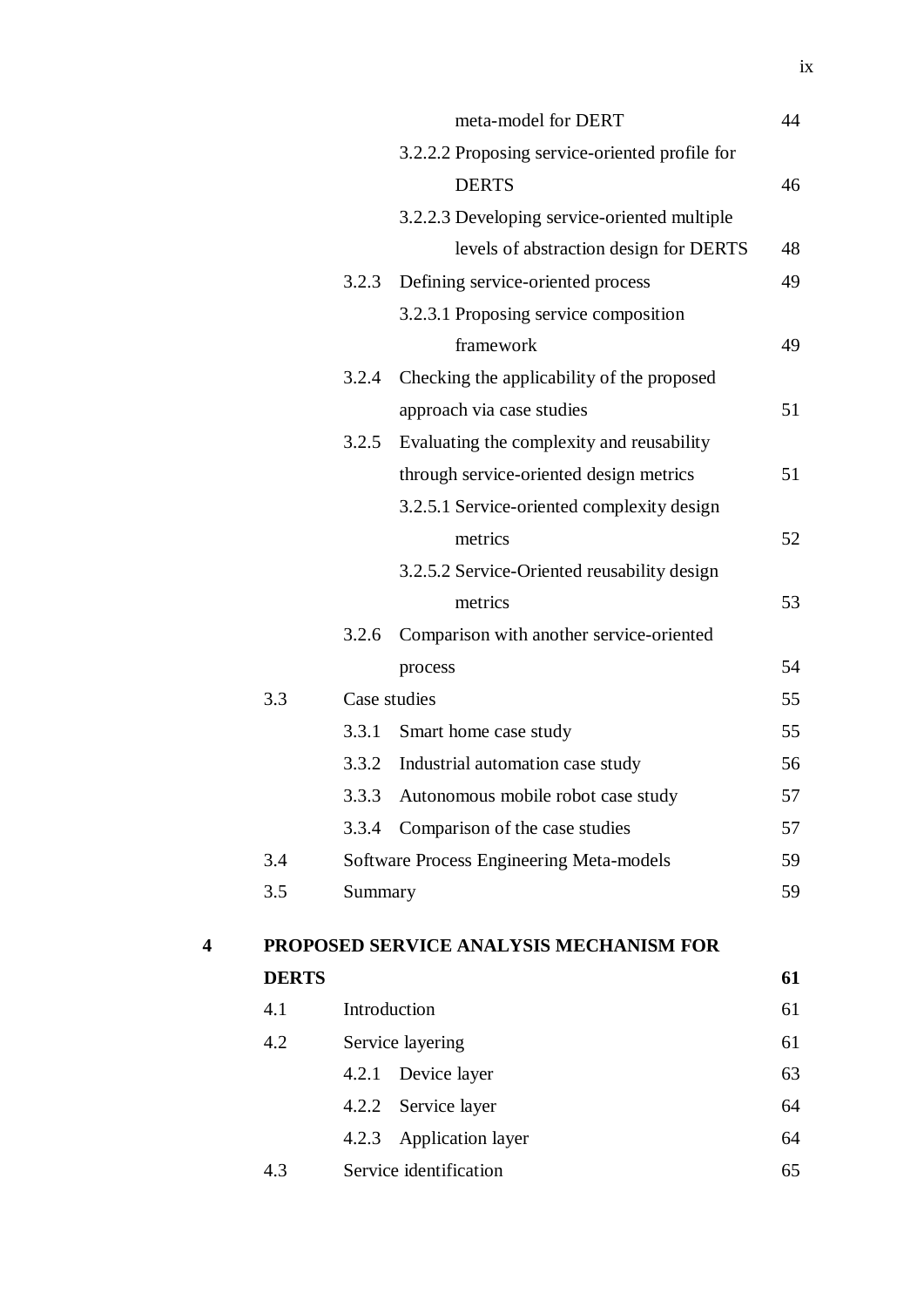|   |                  | 4.3.1        | The service identification guideline           | 65 |
|---|------------------|--------------|------------------------------------------------|----|
|   |                  | 4.3.2        | Comparison of the proposed guideline           | 71 |
|   | 4.4              | Discussion   |                                                | 72 |
|   | 4.5              | Summary      |                                                | 73 |
| 5 |                  |              | PROPOSED SERVICE MODELLING MECHANISM           |    |
|   | <b>FOR DERTS</b> |              |                                                | 74 |
|   | 5.1              | Introduction |                                                | 74 |
|   | 5.2              |              | Meta-model for service-oriented development of |    |
|   |                  | <b>DERTS</b> |                                                | 75 |
|   |                  | 5.2.1        | Service and its related concepts               | 76 |
|   |                  |              | 5.2.1.1 Service provider                       | 76 |
|   |                  |              | 5.2.1.2 Service                                | 78 |
|   |                  |              | 5.2.1.3 Service composition                    | 79 |
|   |                  |              | 5.2.1.4 Service interface                      | 80 |
|   |                  | 5.2.2        | The proposed meta-model                        | 80 |
|   |                  | 5.2.3        | Abstract syntax of the meta-model elements     | 82 |
|   |                  |              | 5.2.3.1 Relationships                          | 82 |
|   |                  |              | 5.2.3.2 Constraints                            | 83 |
|   |                  |              | 5.2.3.3 Concrete syntax                        | 85 |
|   |                  | 5.2.4        | Discussion                                     | 86 |
|   | 5.3              |              | A service-oriented profile for DERTS           | 87 |
|   |                  | 5.3.1        | Discussion                                     | 88 |
|   | 5.4              |              | Multiple levels of abstraction modelling for   |    |
|   |                  |              | service-oriented DERTS design                  |    |
|   |                  | 5.4.1        | Service-oriented design models                 | 90 |
|   |                  |              | 5.4.1.1 Device-level model                     | 90 |
|   |                  |              | 5.4.1.2 Service-level model                    | 91 |
|   |                  |              | 5.4.2.3 Interface-level model                  | 92 |
|   |                  |              | 5.4.2.4 Service-detail model                   | 93 |
|   |                  | 5.4.2        | Discussion                                     | 94 |
|   | 5.5              | Summary      |                                                | 95 |
|   |                  |              |                                                |    |

**6 PROPOSED SERVICE-ORIENTED DEVELOPMENT**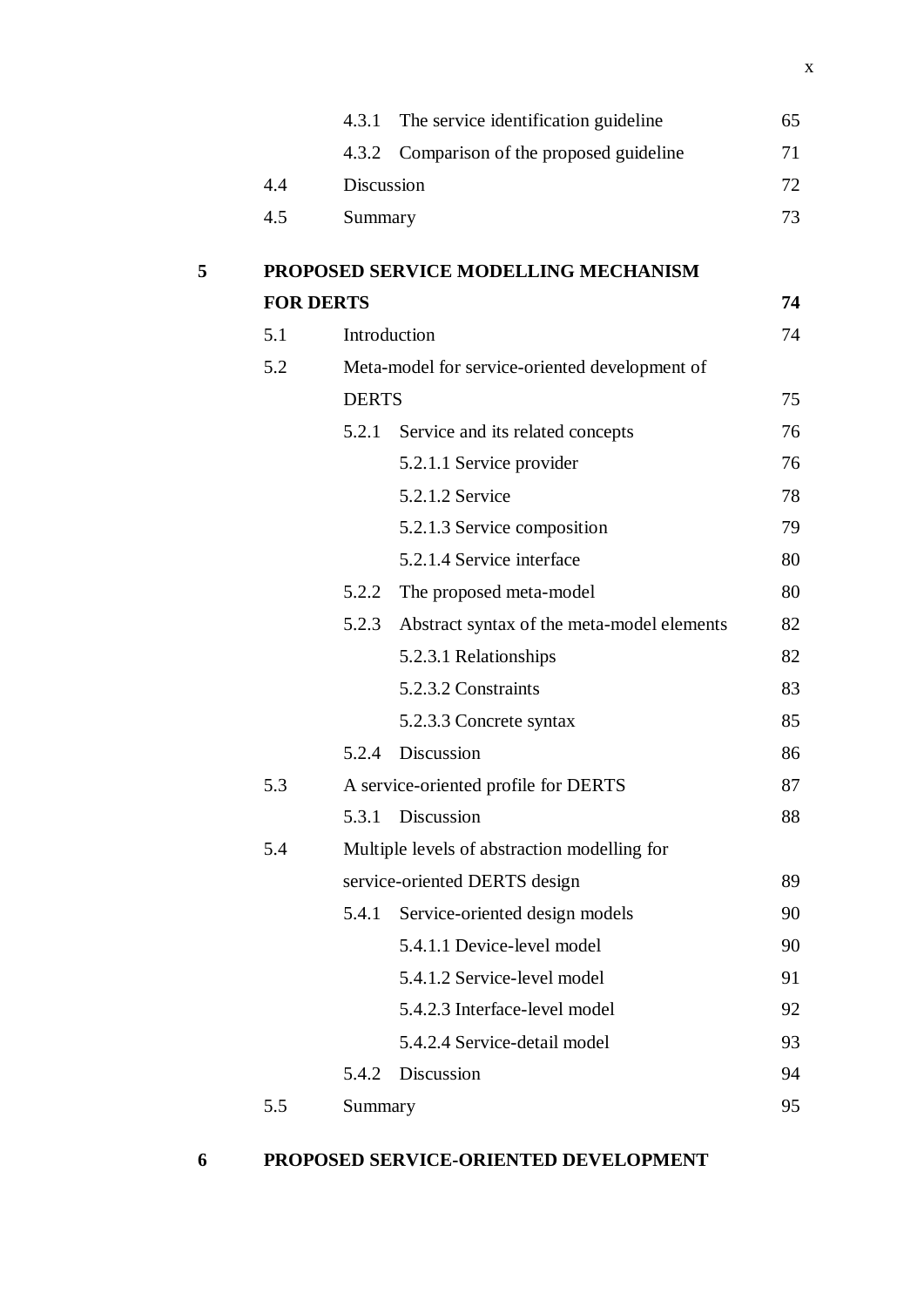|               | <b>PROCESS FOR DERTS</b> |                                                   | 97  |
|---------------|--------------------------|---------------------------------------------------|-----|
| 6.1           |                          | Introduction                                      | 97  |
| 6.2           |                          | The proposed service-oriented development process | 98  |
| 6.3           |                          | Analysis phase of the proposed process            | 99  |
|               | 6.3.1                    | Information gathering                             | 100 |
|               |                          | 6.3.1.1 Devices identification                    | 100 |
|               |                          | 6.3.1.2 Devices processes identification          | 100 |
|               |                          | 6.3.1.3 Device gap analysis                       | 101 |
|               |                          | 6.3.1.4 Usage scenario definition                 | 101 |
|               | 6.3.2                    | Service analysis                                  | 102 |
|               | 6.3.3                    | Service optimization                              | 102 |
|               |                          | 6.3.3.1 Service input / output identification     | 102 |
|               |                          | 6.3.3.2 Service realization analysis              | 103 |
| 6.4           |                          | Design phase of the proposed process              | 104 |
|               | 6.4.1                    | Service design                                    | 105 |
|               |                          | 6.4.1.1 Service description design                | 105 |
|               |                          | 6.4.1.2 Service capability ontology               | 108 |
|               |                          | 6.4.1.3 Service interface design                  | 108 |
|               | 6.4.2                    | Service composition                               | 109 |
|               |                          | 6.4.2.1 Dynamic service composition               | 110 |
|               |                          | 6.4.2.2 Service discovery and selection           |     |
|               |                          | mechanism                                         | 111 |
|               |                          | 6.4.2.3 Device selection                          | 114 |
|               |                          | 6.4.2.4 Devices interaction                       | 115 |
|               |                          | 6.4.2.5 Service discovery and selection           |     |
|               |                          | algorithm                                         | 116 |
| 6.5           | Discussion               |                                                   | 118 |
| 6.6           | Summary                  |                                                   | 118 |
|               |                          | <b>CASE STUDY 1: SERVICE-ORIENTED SMART HOME</b>  |     |
| <b>SYSTEM</b> |                          |                                                   | 119 |
| 7.1           | Introduction             |                                                   | 119 |
| 7.2           |                          | Analysis phase of service-oriented DERTS          |     |
|               |                          | development                                       | 120 |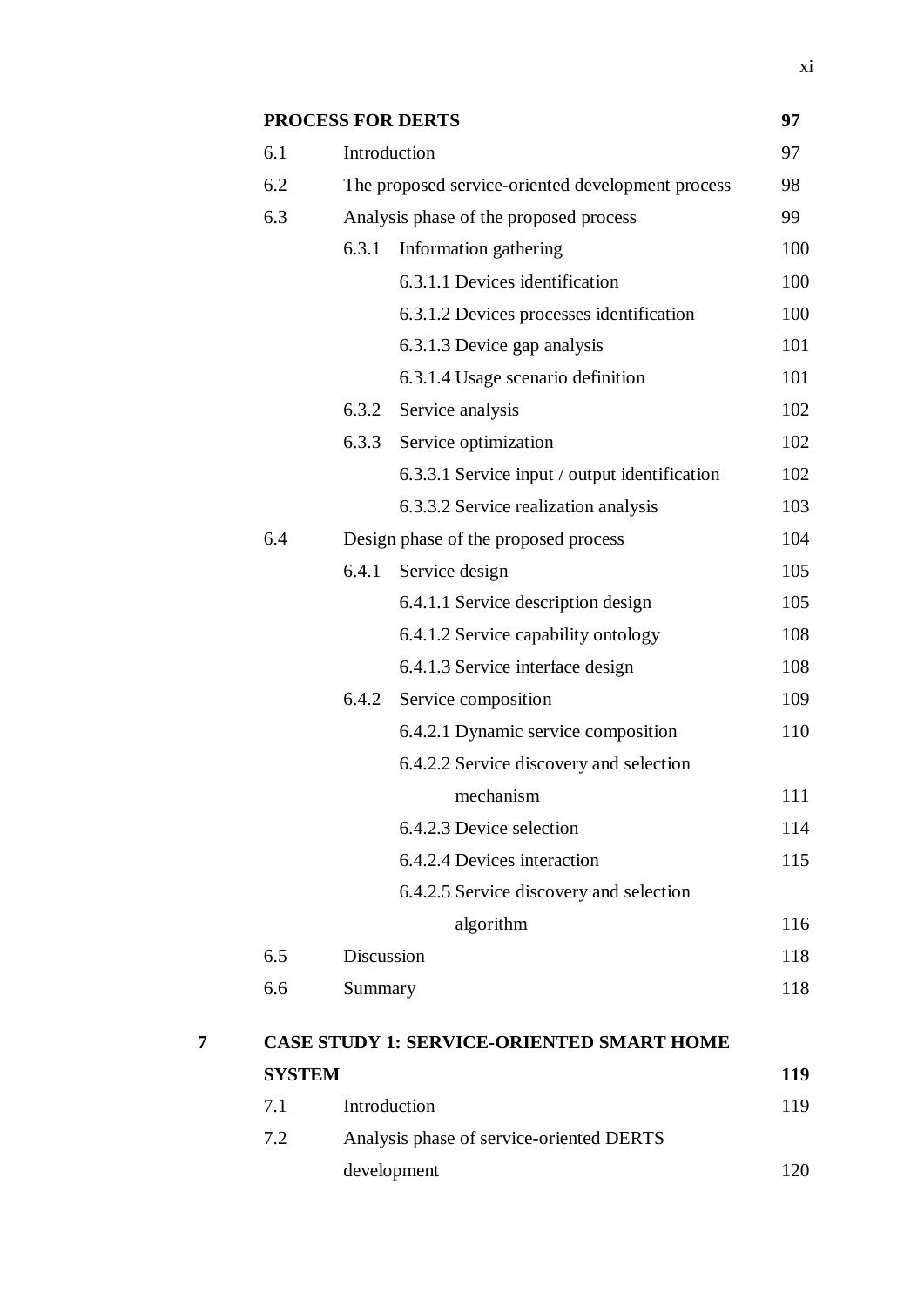|   |     | Information gathering<br>7.2.1                   | 120 |
|---|-----|--------------------------------------------------|-----|
|   |     | 7.2.2 Service analysis                           | 125 |
|   |     | Service optimization<br>7.2.3                    | 129 |
|   | 7.3 | Design phase of service-oriented DERTS           |     |
|   |     | development                                      | 130 |
|   |     | 7.3.1 Service design                             | 130 |
|   |     | 7.3.2 Service composition                        | 135 |
|   | 7.4 | Mapping the requirements of smart home model     |     |
|   |     | with SOADA                                       | 136 |
|   | 7.5 | Dynamic service composition in the smart home    |     |
|   |     | case study                                       | 138 |
|   | 7.6 | Discussion                                       | 140 |
|   | 7.7 | Summary                                          | 141 |
| 8 |     | <b>CASE STUDY 2: SERVICE-ORIENTED INDUSTRIAL</b> |     |
|   |     | <b>AUTOMATION SYSTEM</b>                         | 143 |
|   | 8.1 | Introduction                                     | 143 |
|   | 8.2 | Analysis phase of service-oriented DERTS         |     |
|   |     | development                                      | 144 |
|   |     | Information gathering<br>8.2.1                   | 144 |
|   |     | Service analysis<br>8.2.2                        | 146 |
|   |     | 8.2.3<br>Service optimization                    | 150 |
|   | 8.3 | Design phase of service-oriented DERTS           |     |
|   |     | development                                      | 151 |
|   |     | Service design<br>8.3.1                          | 151 |
|   | 8.4 | Discussion                                       | 154 |
|   | 8.5 | Summary                                          | 154 |
| 9 |     | <b>CASE STUDY 3: SERVICE-ORIENTED AUTONOMOUS</b> |     |
|   |     | <b>MOBILE ROBOT SYSTEM</b>                       | 156 |
|   | 9.1 | Introduction                                     | 156 |
|   | 9.2 | Autonomous Mobile Robot                          | 157 |
|   |     | 9.2.1<br>Service identification guideline        | 159 |
|   |     | Service-oriented design<br>9.2.2                 | 164 |
|   |     |                                                  |     |